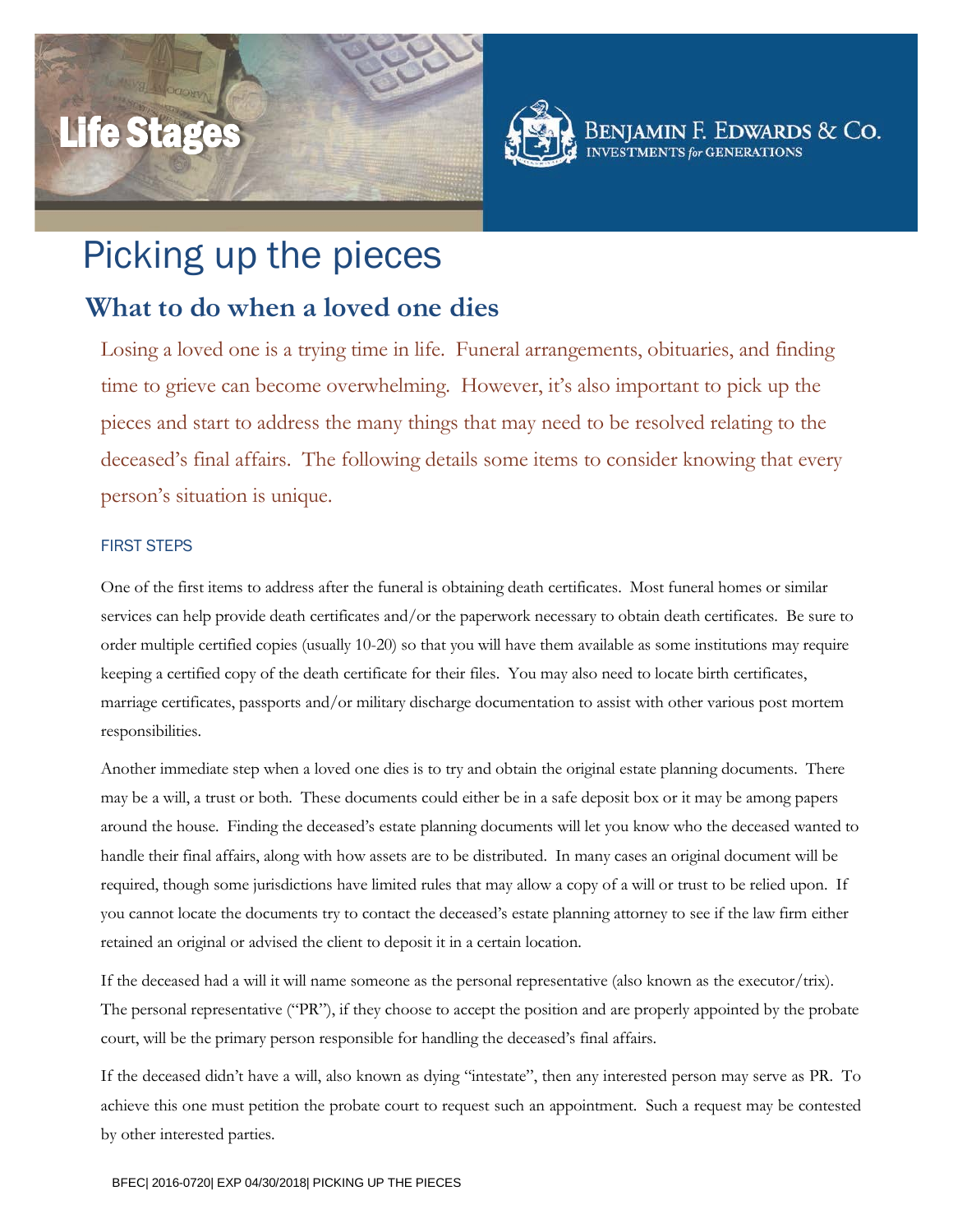<span id="page-1-0"></span>If the deceased had a trust, the named trustee will have certain responsibilities over trust assets, and will likely have to coordinate with the PR regarding various matters. However, the PR is generally the party ultimately responsible for a deceased person's final affairs.

If the deceased had a safe deposit box, determine who, if anyone, has access to the box. If a key cannot be located or if there is not a living joint signer, the PR may be allowed access. If no one can be found to have access to the safe deposit box many banks are willing to file a request with the probate court to allow the opening and inventorying of the safe deposit. This would allow reviewing the contents to determine if there is a will, and if so, who the PR may be.

#### INITIAL DUTIES OF THE PERSONAL REPRESENTATIVE

If you accept the role of PR, you are the primary person responsible for handling the final affairs of the deceased. After gathering the appropriate information, the next step to consider is to meet with an attorney. The attorney can be the attorney that drafted the estate documents, or you can select your own attorney. You should select an attorney well versed in estate and probate matters as there are several formal steps to complete.

Depending on the complexity of the estate, you may also want to consider bringing in the deceased's CPA. The CPA will be able to assist with locating various account holdings and also with any final tax concerns the deceased may have had. If you have an estate that may owe federal or state estate/inheritance tax, the CPA could be utilized for these filings as well.

If you aren't the PR, but you have an interest in the estate as a potential beneficiary, work with the PR to help streamline the process. You should consider monitoring the PR's actions to assure your interests are protected and to provide any assistance if necessary.

#### *Conduct an initial professionals meeting*

As PR it may be a good idea to conduct a meeting with all of the professionals you may utilize during this process. This could be the attorney, the CPA, the financial advisor, etc. Depending on the complexity of the estate you may want to have a joint meeting with all of these professionals.

In your meeting with the attorney have them explain to you the basic probate and/or trust administration process. Typically the attorney will prepare and file all appropriate paperwork with the probate court. As PR you may be asked to review and sign such paperwork, and ultimately you are responsible for seeing that all of the paperwork is accurate and filed appropriately.

During your meetings you should also review whether the estate needs its own tax identification number ("TIN"). Most estates that will have earnings of some kind (interest, dividends, etc.) will require a TIN. Be sure to agree upon who will be obtaining the TIN, the PR, the attorney or the CPA.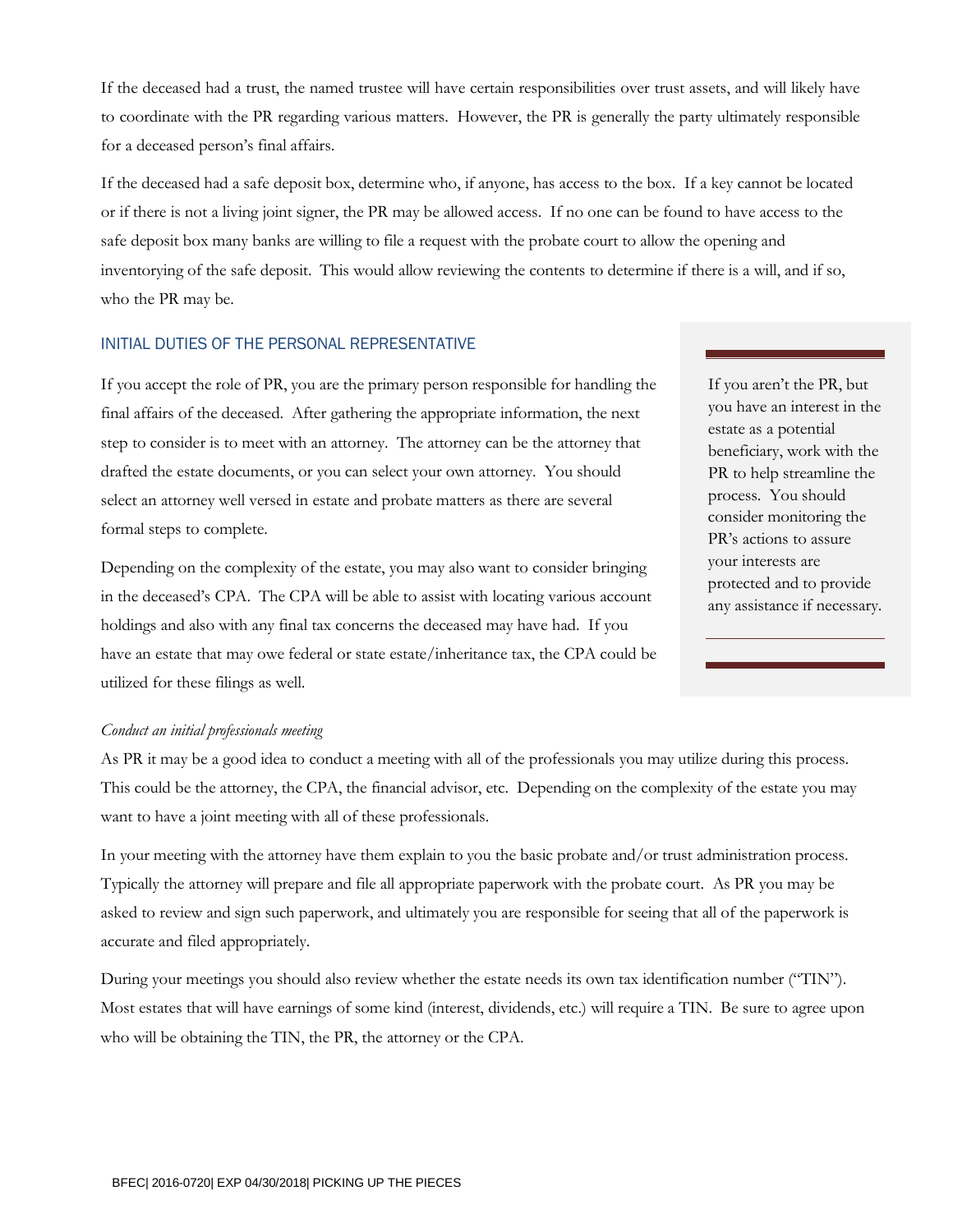While the attorney will likely do most of the work in probating the estate and/or advising on the administration of a living trust, there is a lot of discovery work that the PR must do as well. Discuss in your initial meeting what next steps everyone should take. This could include:

- Identifying all of the deceased's assets (homes, cars, investment accounts, bank accounts, etc.)
- Reviewing and identifying the deceased's known debts
- Contacting the social security office to stop/start appropriate benefits
- Reviewing asset titling to determine if there are accounts held as joint tenants with rights of survivorship and/or accounts with transfer on death features
- Identifying life insurance policies and the designated beneficiaries of those policies
- Reviewing insurance coverage for automobiles and homeowners
- Securing "at risk" items like vehicles, firearms, etc.

Each of the professional team members may have information on these issues. As PR you need to coordinate who will be responsible for these various tasks.

#### *Information gathering*

There are multiple other items that may need to be reviewed. A good starting point can be to review the deceased's mail and to forward the mail to the PR. This often allows the PR to identify financial accounts (brokerage/bank statements coming in), verify outstanding debts (unpaid bills, credit cards, etc.) and other information necessary to complete the administration of the estate. It is important to work with the probate attorney to determine what debts should be paid on behalf of the estate. Using estate assets to pay non-estate liable debts could cause the PR to become personally responsible for the improperly distributed estate funds.

You may want to consider consolidating assets in one location. Having a single estate account for securities and/or an estate checking account to handle various estate liabilities can help the PR to organize all the deceased's outstanding assets. Work with your Benjamin F. Edwards financial advisor to see if consolidating assets makes sense for your situation.

For many estates, especially those with significant assets, it may take several months or even years to complete the administrative process. As PR you should consider whether to liquidate assets to cash or keep them invested. Going to cash can eliminate market risk, but can also dull the value of the portfolio while the estate is being wrapped up. Keeping assets invested can provide ongoing investment return, but the deceased's investment objective may not be aligned with the new estate's investment objective. Moreover, keeping investable assets exposed to market risk could be an issue. The PR should review the estimated length of time that the estate will be open, the ultimate beneficiaries of the estate and the ultimate use of the estate's funds to determine whether to rebalance or liquidate the estate's investments.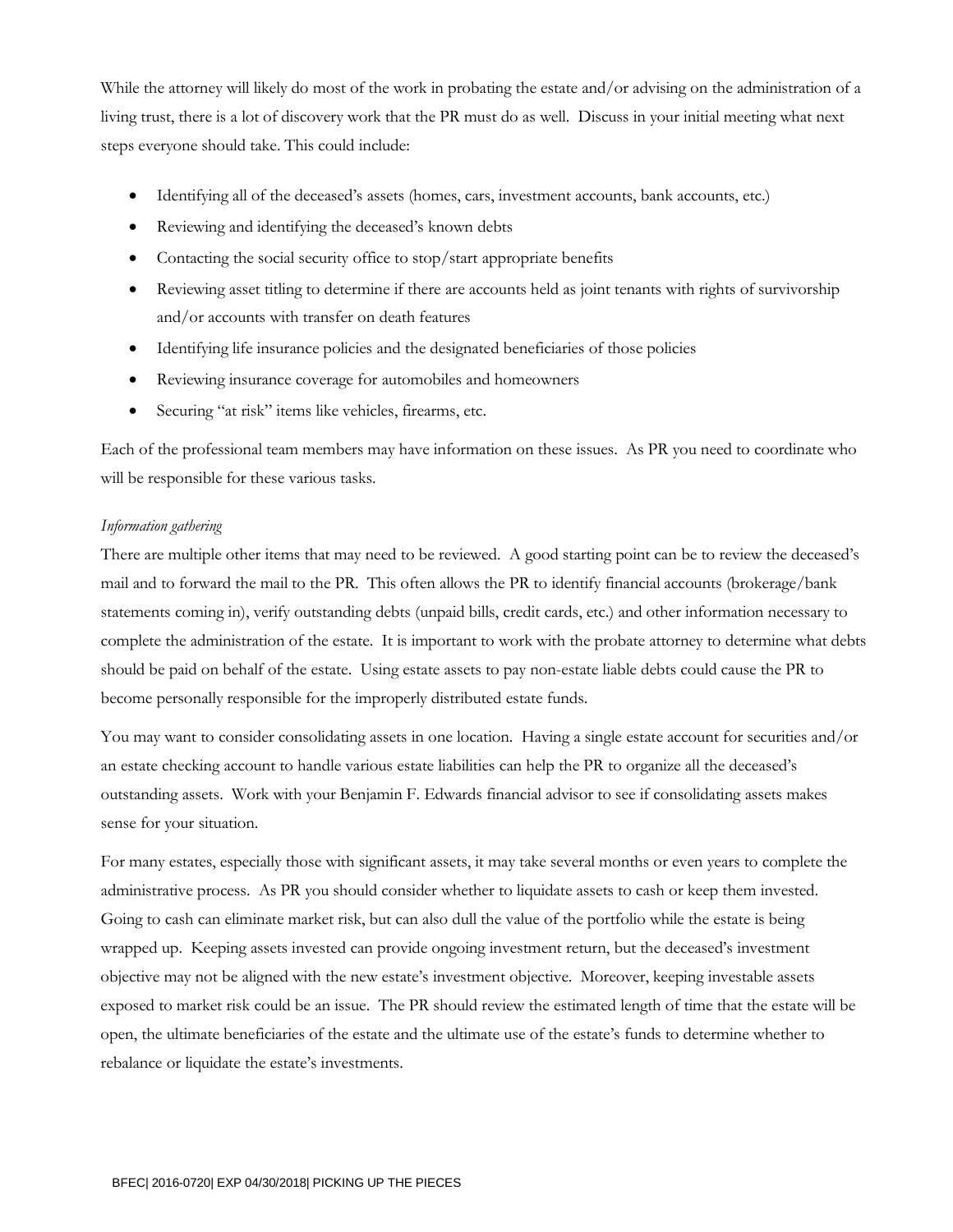#### ONGOING PROBATE ESTATE ADMINISTRATION

Probate administration is generally a time consuming process. There are several items that must be completed. While each state and probate court process is unique, generally the steps to "probate" assets involve:

- Gathering all of the necessary data
	- o Will, if there is one
	- o All financial assets
	- o Names and locations of appropriate relatives
	- o Names and locations of beneficiaries
	- o Debts owed by the deceased
- Filing the will with the court and the court "proving" the will to be valid
	- o If there isn't a will the deceased died "intestate." The state statutes will dictate where assets will pass.
- The court appointing the personal representative
- Inventorying all assets and providing appraisals/values of said assets to the court
- Managing final expenses
	- o Paying final debts
	- o Negotiating any creditor's claims
	- o Filing final tax returns and/or federal/state estate tax returns
- Providing an open notice to all unknown creditors
- Dealing with any special situations (e.g. guardianships of minors or custodianships)
- Managing estate assets (selling/deeding the house, managing ongoing portfolios, etc.)
- Providing a final accounting to the court and requesting the right to settle the estate and distribute the assets to the appropriate beneficiaries.

#### TRUST ADMINISTRATION

Many people now use revocable living trust planning as their primary estate planning vehicle. When the creator of a trust passes away, the trust usually becomes irrevocable. If the grantor titled assets in the trust while they were living there is no need to probate those assets. Assuming the creator of the trust was also serving as trustee at the time of their death, the successor trustee is charged with assuming responsibility for the trust administration. Similar to a probate proceeding, but without the involvement of a court, the successor trustee has several steps to take in their fiduciary capacity:

#### WHAT IS PROBATE?

*If someone owned property individually which was not designated to pass to named beneficiaries or surviving joint owners (such as a transfer-on-death or a beneficiary designation in an IRA), then such property must be "probated." Generally probate is the court controlled process to ensure the deceased person's debts are paid and that their assets are re-registered with a clear title to the new owner.*

*Probate has advantages, including judicial oversight to allow for the process to be orderly and to follow the letter of the law. However, probate is often cumbersome, costly and time consuming. Also, probate details are generally public record.*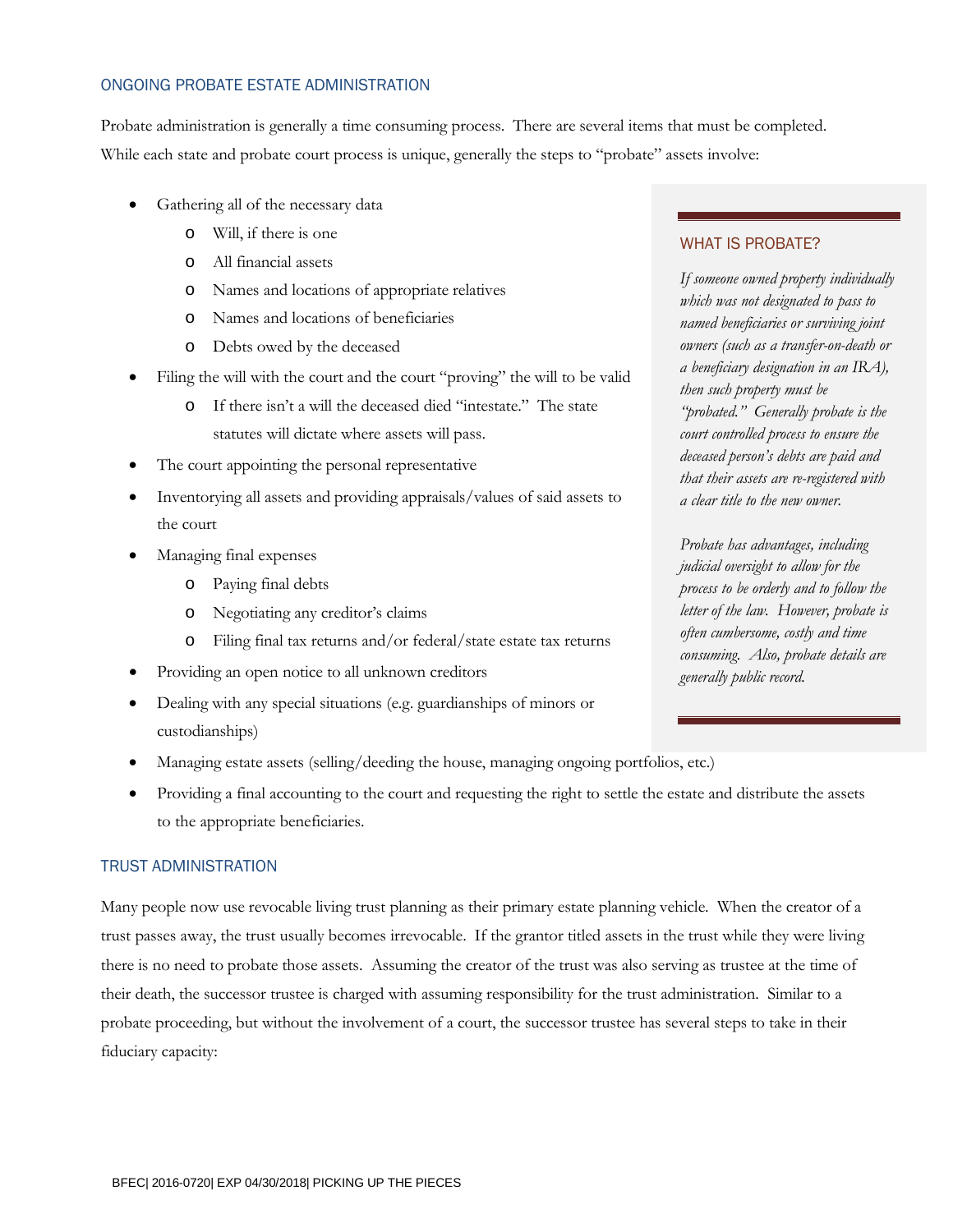- The trustee must locate and take control of all trust assets
- The trustee should review the terms of the trust, likely with the aid of an attorney, to see what steps are required in the trust administration with the passing of the deceased. Those steps may include:
	- o Obtaining a TIN for the trust
	- o "Splitting" the trust assets into new trusts (a credit shelter trust, a trust for a child, etc.)
	- o Distributing trust assets outright to beneficiaries
- The trustee will need to coordinate with the PR regarding the deceased's debts and obligations. Moreover, the trust may be the recipient of probate assets. Most trust plans call for a "pour over" will, which means the terms of the will simply state that any assets that may pass through probate are to be poured over to the trust for management/distribution.
- The trustee may have to provide notice to certain trust beneficiaries of their interests in the trust. For example, the Uniform Trust Code, adopted in a majority of states, can have default provisions for the trustee to alert certain trust beneficiaries of the trust's existence and their rights related to the trust within 60 days of becoming successor trustee[.1](#page-1-0)
- For trusts that distribute outright to the beneficiaries the trustee must determine whether to liquidate assets or distribute them in kind.
- For ongoing trusts the trustee may need to address the asset allocation for the new trust terms and beneficiaries. The trustee will be required to invest trust assets not only for the current beneficiaries, but also the remainder beneficiaries. Consider working with your Benjamin F. Edwards financial advisor to review an appropriate asset allocation and to consider consolidating assets to make trust administration easier going forward.
- If there are aspects of trust administration that the trustee cannot handle, the trustee is obligated to hire appropriate professional assistance. This may be an attorney, a CPA, a professional financial advisor, a real estate manager, etc.
- Until the trust terminates, the trustee will be responsible for filing an annual tax return on behalf of the trust.

#### TAXES

There are a multitude of various tax consequences when wrapping up someone's estate. While not all of these may apply, consider the following:

- Final personal income tax return: Filed by the PR for the portion of the tax year up to the deceased's date of death.
- Estate income tax return: While the estate is open, if it earns enough income, the PR will have to file an estate income tax return utilizing tax form 1041.

 $^{1}$  UTC §813, 2010.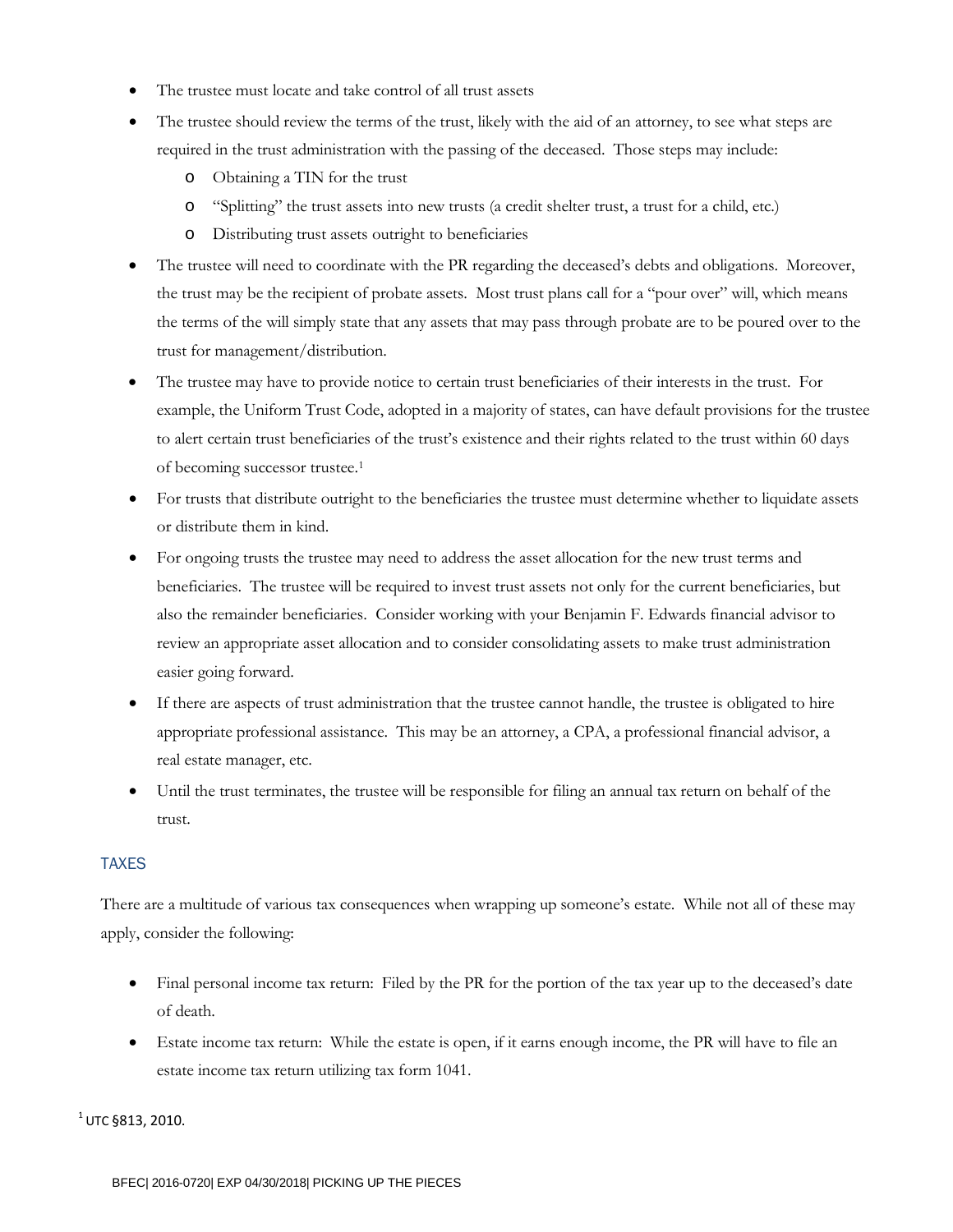- If the deceased has an estate large enough for a federal estate tax return, a form 706 estate tax return is due nine months from the deceased's date of death.
- If a state estate/inheritance tax applies, the PR will have to file a tax return in each applicable state. These filings generally follow the federal rule of being due nine months from date of death, but some states have shorter or longer time periods.
- If an ongoing trust is created the trustee must file a form 1041 income tax return each year a trust is in existence.

The various tax filings can be complex, and time is of the essence for all of them. The PR should consider engaging a tax professional to advise on the applicable tax issues for the estate.

#### OTHER ASSETS

There are numerous other assets that may need to be addressed either in partnership with the probate or trust process, or independently. Just a few examples:

- Non-probate assets: Annuities, IRAs, jointly titled assets, etc. may need to be addressed or re-registered. This is typically the surviving beneficiary's responsibility, but on occasion PRs or trustees may get involved as well.
- Insurance: The PR or the named beneficiaries typically deal with insurance proceeds. These assets usually pass outside of probate. Review all known policies to see whether death proceeds are due, including the fact that some credit card companies now have life insurance components. Don't simply disregard a policy that may seem old or that may appear to have lapsed as there may be significant value remaining in those policies.
- Employer plans: If the deceased was still working, review whether a 401(k) or other type of retirement plan may be held with the employer. Moreover, many companies also have company sponsored life insurance policies that may apply.
- VA benefits: If the deceased is a veteran, there could be benefits available from assisting with funeral costs to ongoing benefits for heirs. Check with the local VA office to review possible benefits.
- Social Security: If the deceased was receiving Social Security you need to contact the local Social Security Office to cease benefit payments. Any payments received after death will have to be repaid to Social Security. For surviving beneficiaries there may be several different options to receive ongoing benefits earned by the deceased. Reach out to the local Social Security office to review your options.
- Digital assets: Many people have digital assets that may need to be addressed. Facebook page content, email accounts, online banking or investing, ongoing electronic bill payments, etc. may all be a concern. This newer field is also difficult to navigate as there aren't established guidelines for how to deal with these various assets. Work with your professional team to manage these issues for your deceased loved one.